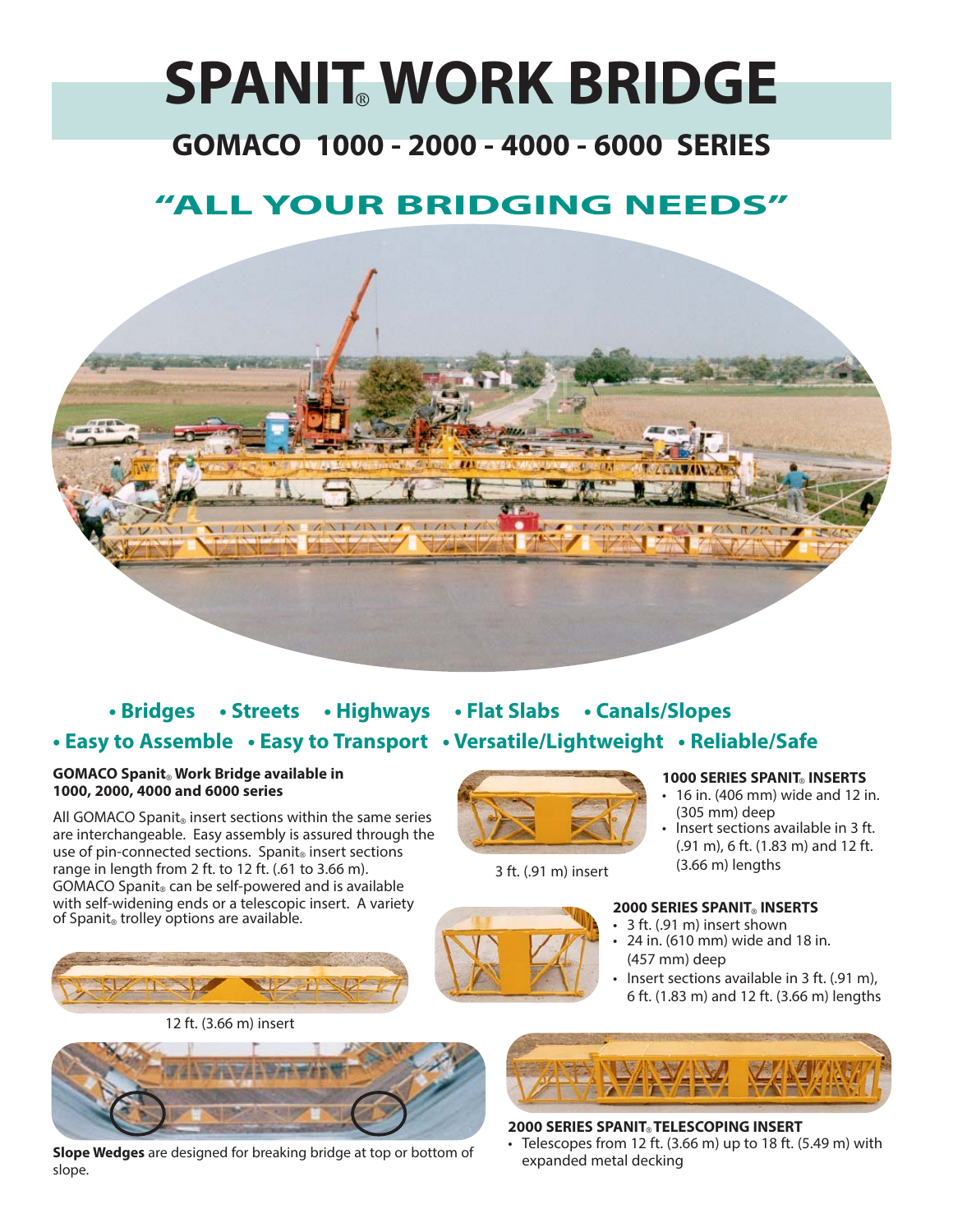

#### **WHEELS FOR TROLLEYS**

(Left to right photo identification)

- 1. Cupped wheel for 2 in. (51 mm) pipe
- 2. 3.25 in. (83 mm) double-flanged wheel for square tubing or forms
- 3. Urethane wheel



**HYDRAULICALLY POWERED TROLLEY**

(Mounts to 1000, 2000 & 4000 Spanit**®**)

• Equipped with rubber flotation tires









#### **HYDRAULICALLY POWERED TROLLEY**

(Mounts to 1000 & 2000 Spanit**®**)

• 3.25 in. (83 mm) wide doubleflanged wheels or cupped wheels for 2 in. (51 mm) pipe or urethane wheels

#### **SELF-WIDENING ATTACHMENT**

(Mounts on 4000 Spanit**®**)

- 10 ft. (3.05 m) of self-widening
- Includes 12 ft. (3.66 m) of self-widening rail
- Two each self-widening jack mounts
- Mounts to 12 ft. (3.66 m) section of Spanit**®**

(Does not include work bridge insert, heavy duty jacks or bogies)

#### **HEIGHT ADJUSTERS**

(Mount on 1000 & 2000 Spanit**®**)

For drop-center bridging • Height adjusters will drop center of bridging up to 30 in. (762 mm)

## **HEIGHT ADJUSTERS**

(Mount on 4000 Spanit**®**)

- For drop-center bridging
- Height adjusters will drop center of bridging from 24 in. (610 mm) up to 42 in. (1067 mm)



#### **NON-POWERED TROLLEYS**

(Left to right photo identification)

- 1. Skewable and height adjustable trolley
- 2. Non-adjustable trolley
- 3. Rubber-tired trolley

(Rubber-tired trolley mounts to 1000, 2000 & 4000 Spanit® Adjustable, and non-adjustable trolleys mount to 1000 and 2000 Spanit**®**)

#### **4000/6000 TROLLEY ASSEMBLY**

- Four stationary jack mounts
- Four heavy-duty jacks with 19 in. (483 mm) stroke and manual adjustment of 4 to 16 in. (102 to 406 mm) are available



• Four idler trolleys



#### **SELF-WIDENING ATTACHMENT**

(Mounts on 1000 & 2000 Spanit**®**)

- 10 ft. (3.05 m) of self-widening
- Includes 12 ft. (3.66 m) of self-widening rail
- Includes self-widening mount
- Mounts to 12 ft. (3.66 m) section of Spanit**®**

(Does not include work bridge or trolley)

## **POWER UNIT/CONTROL CONSOLE WITH OR WITHOUT CURE SYSTEM PLUMBING**

(1000, 2000, 4000 and 6000 Spanit**®**)

- Self-contained operator's control console with 13 to 20 hp (9.7 to 14.9 kW) electric start gasoline or diesel engine
- Two-stage hydraulic pump
- 5.5 gal. (20.8 L) fuel reservoir and 13 gal. (49.2 L) hydraulic oil reservoir
- Directional and speed controls
- Cure system plumbing

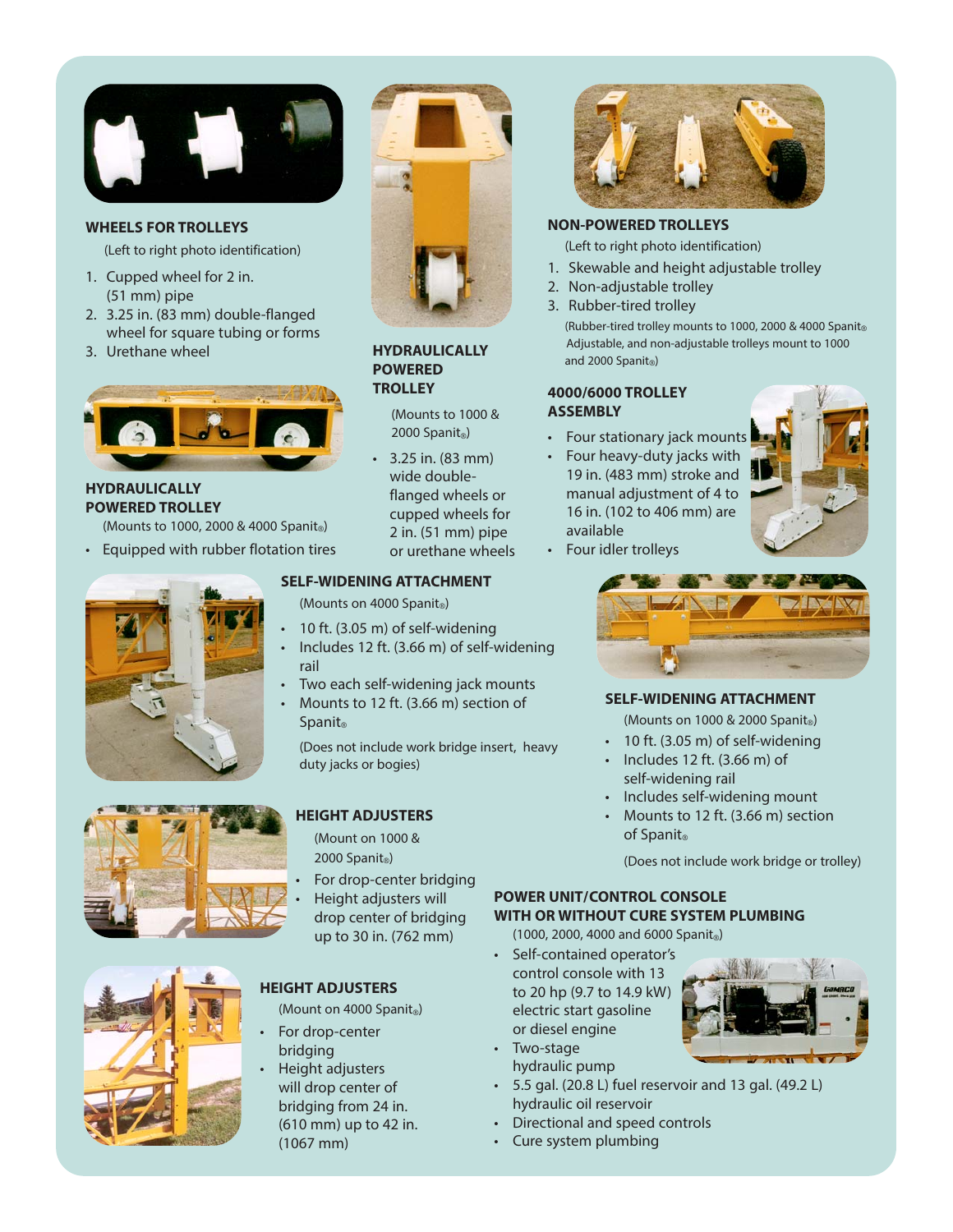